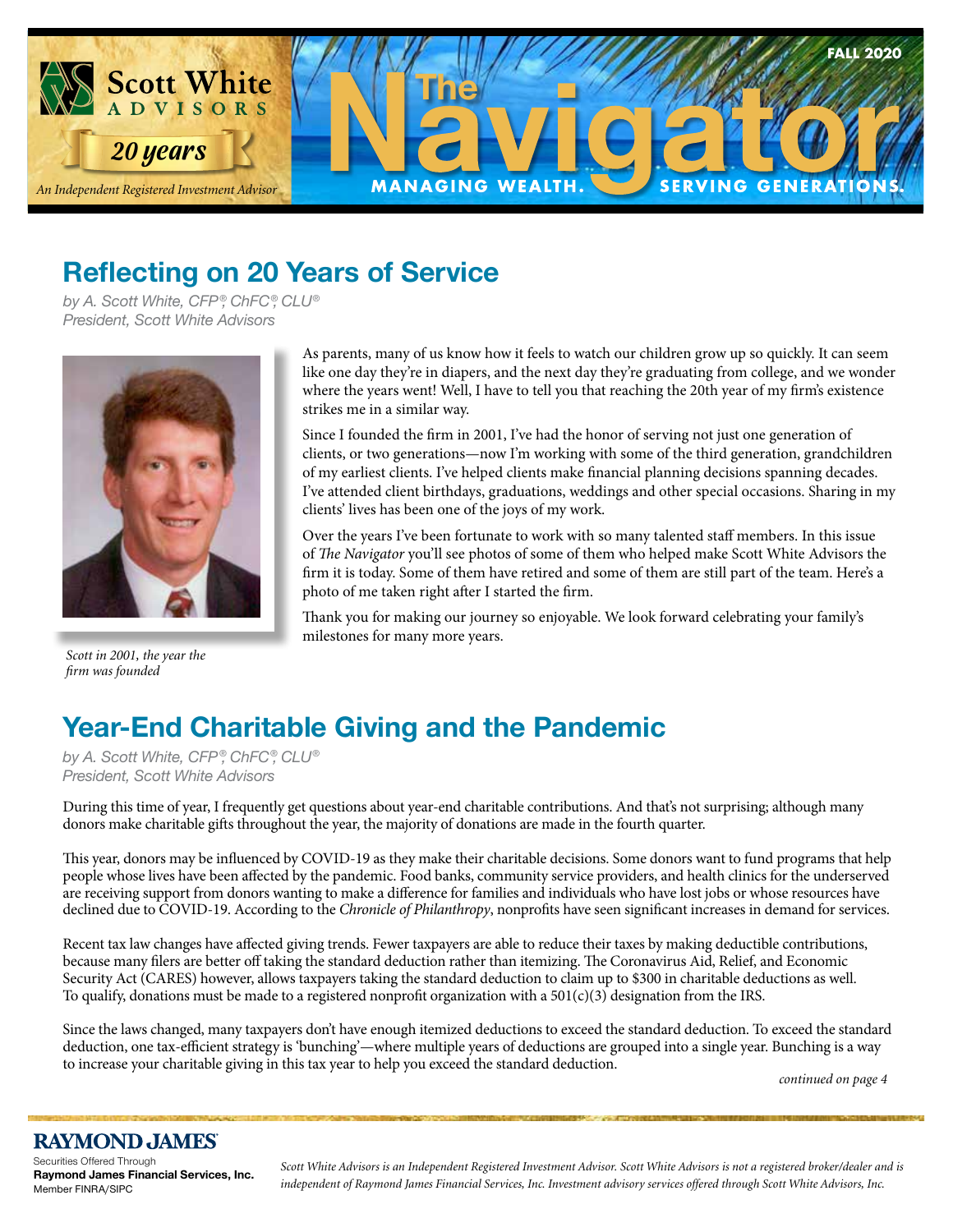# **Over the Years**





*2009 Scott White, with his parents, wife and children, is recipient of Red Cross award*

*2008 Scott White Advisors team (left to right): Front: Patty Elwood, Linda Harness; Back: Kathy Quiram, Pamela Lyons, Scott White, Mina Lee Abshire*



*2011 Mina Lee Abshire's retirement celebration*



*2011 Identity Theft seminar*



 *2014 Scott White Advisors team (left to right): Pamela Lyons, Becky Pardue, Scott White, Kathy Quiram, Linda Harness*



*2017 Scott White Advisors team (left to right): Pamela Lyons, Becky Pardue, Scott White, Linda Harness, Gary Geston*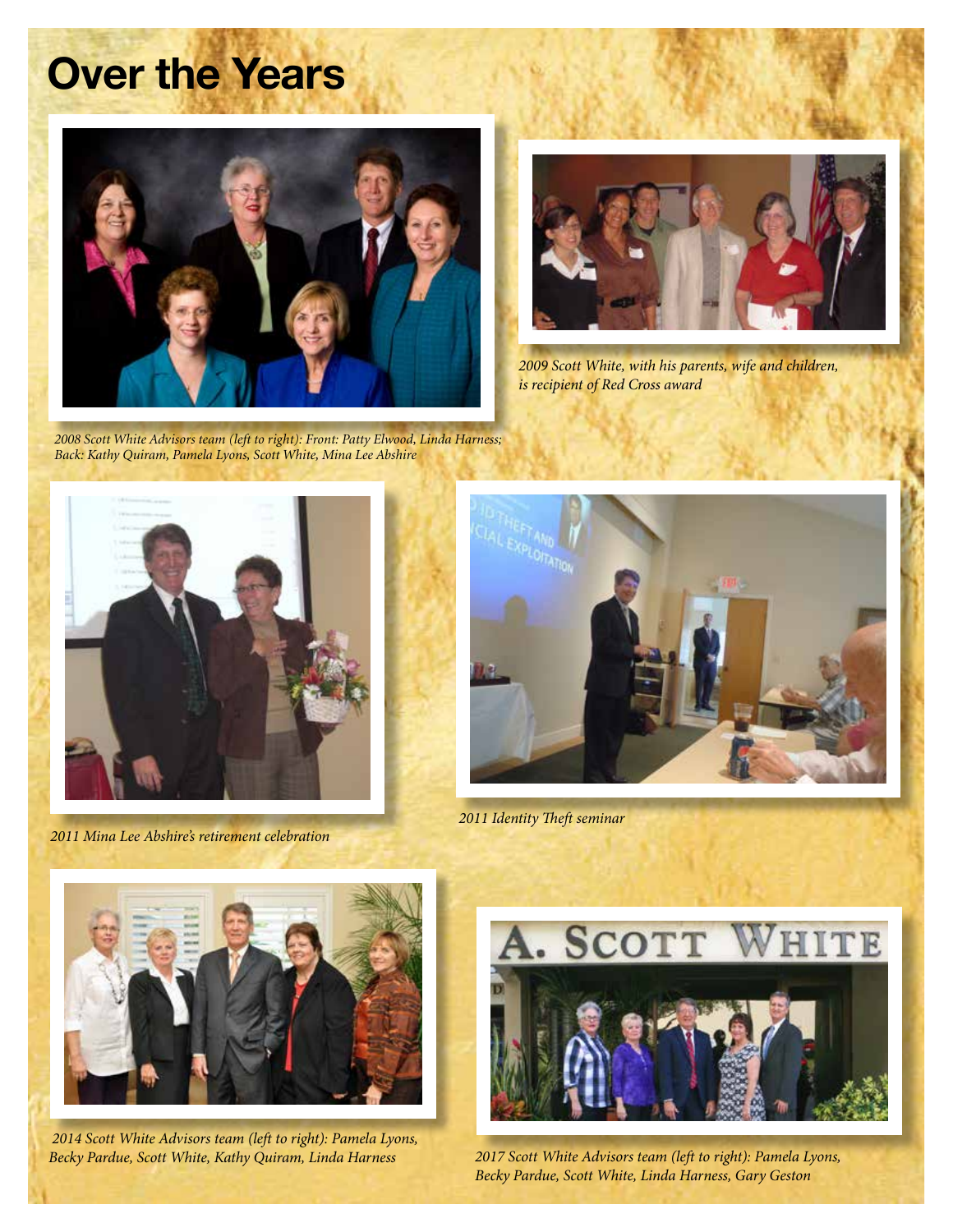

# **The Past and the Future: Planning for the Unexpected**

*by A. Scott White, CFP ®, ChFC®, CLU® President, Scott White Advisors*

Looking back over the past 20 years of helping generations of clients manage their wealth, there's one thing I know about the future: The unexpected frequently happens. That's why, since I started my financial advisory firm in 2001, we haven't built investment portfolios based on events that may or may not happen. Since the beginning, our practice has built investment portfolios with the understanding that market fluctuations do happen. Whether stock markets are down or up, we want to have a high level of confidence our clients can meet their goals and objectives.

The past 20 years have shown us how the markets can fluctuate; returns can vary sharply from one period to another. Using the S&P 500 as an example, you can see the highs and lows of the past 2 decades.





*Source: Dimensional Investing1*

The longest-running bull market in U.S. history celebrated its 10-year anniversary on March 9, 2019, and the bull market has continued since then. But it followed a 17-month bear market known as the financial crisis of 2007–2009, when the S&P 500 lost approximately 50% of its value.

Decades of observing the ups and downs of the market have taught me that market timing doesn't work. After all, market timing doesn't manage portfolios; people do. Advisors like me, who are Registered Investment Advisors, must avoid conflicts of interest and operate with full transparency. As a CERTIFIED FINANCIAL PLANNER™ practitioner, I ascribe to a fiduciary standard of care requiring that I act solely in the client's best interest when offering personalized financial advice. Our goal is to help clients lead the life they choose by providing competent, ethical financial advice—in turbulent and calm markets.

This fiduciary standard of care, combined with a custom Investment Policy Statement, helps our clients maintain sustainable, long-term market strategies—and be prepared for the unexpected.

Thank you for the opportunity to serve you and your family over the last 20 years.

not White

#### **The Scott White Advisors Team in 2020**

*Becky Pardue, Director of First Impressions; Dawn Hamm, Senior Planning Assistant; Scott White, President SWA; Janelle Lewis, Client Service & Planning Associate; Kelly Jelenchick, Operations & Office Manager; Gary Geston, Planning Assistant.*